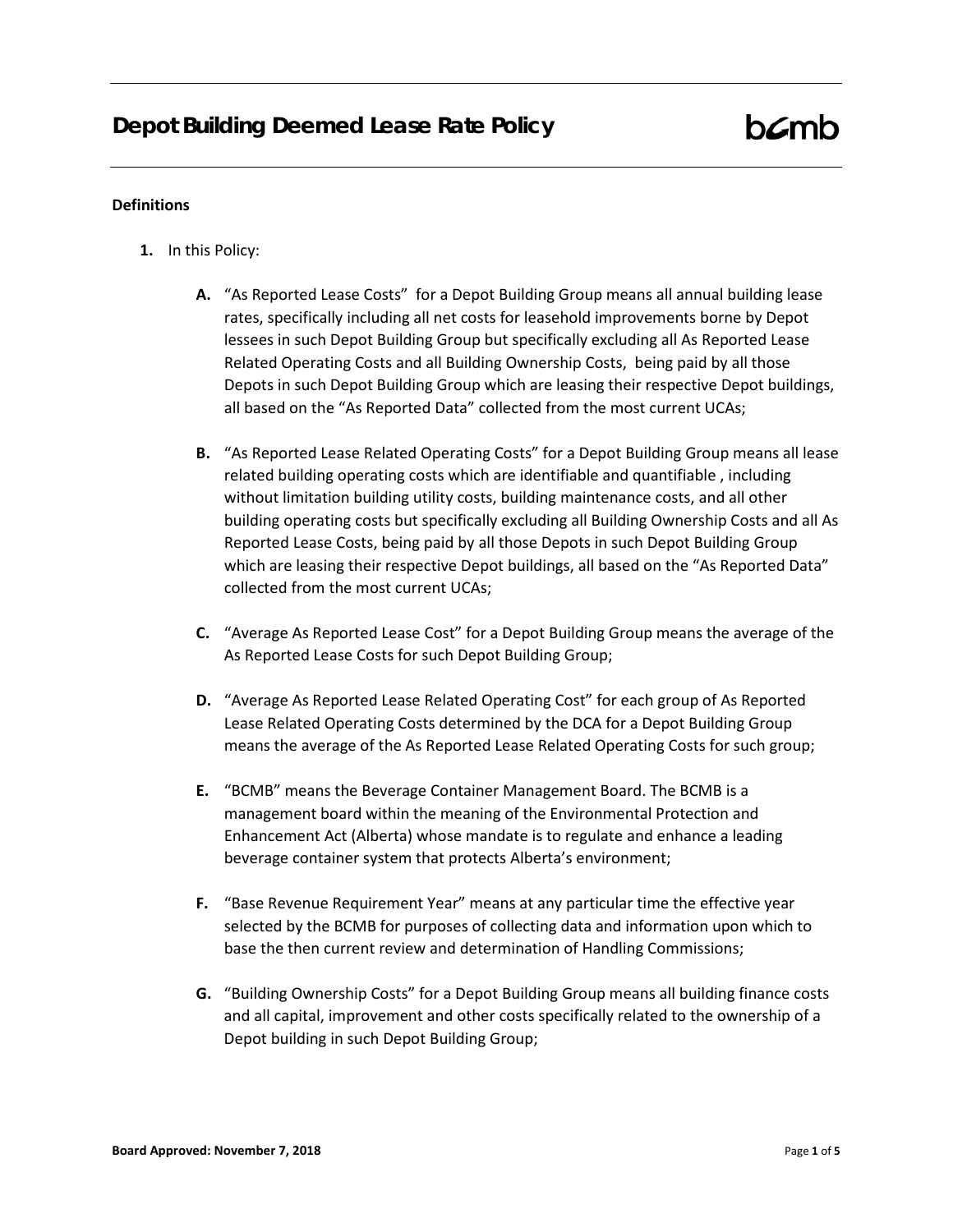## **Depot Building Deemed Lease Rate Policy**

- **H.** "Container" means a bottle, can, plastic cup or paperboard carton or a package made of metal, plastic, paper, glass or other material, or a combination of them, that contains or has contained a beverage;
- **I.** "Data Collection Agent" or "DCA" means the person appointed by the BCMB for the purpose of collecting and analyzing information about the beverage container system in Alberta and reporting on that information;
- **J.** "Deemed Building Size" means the average size for a Depot building in a Depot Building Group;
- **K.** "Deemed Lease Rate" means, in any particular Base Revenue Requirement Year and for each Depot Building Group, the annual building lease rate which has been determined by the DCA in accordance with this Policy for such Depot Building Group and which is deemed to apply to all Depot buildings in Alberta which are contained by definition in such Depot Building Group, whether such buildings are owned or leased, for the purposes of determining the annual Revenue Requirement for that particular Base Revenue Requirement Year;
- **L.** "Depot" means a place operated as a business for the collection of empty Containers;
- **M.** "Depot Building Group" means any one of the defined groupings of Depot buildings in Alberta, as determined by the DCA for any particular Base Revenue Requirement Year, which groupings fairly combine, represent and differentiate the various sizes and locations of Depots through-out Alberta;
- **N.** "Handling Commission" or "HC" means the amount payable for each container collected from a Depot in accordance with section 13(b) of the Regulation;
- **O.** "HCRP" means the Handling Commission Review Panel, as it existed for the 2005 to 2007 Handling Commissions review process;
- **P.** "Real Estate Expert" means an independent third party accredited appraiser who has extensive experience and knowledge of commercial lease rates for buildings comparable to those used by Depots contained in a Depot Building Group;
- **Q.** "Revenue Requirement" means the amount of money that all Depots as a group must collect through Handling Commissions in a given period of time in order to recover prudently-incurred costs, expenses and taxes and to earn a fair return; and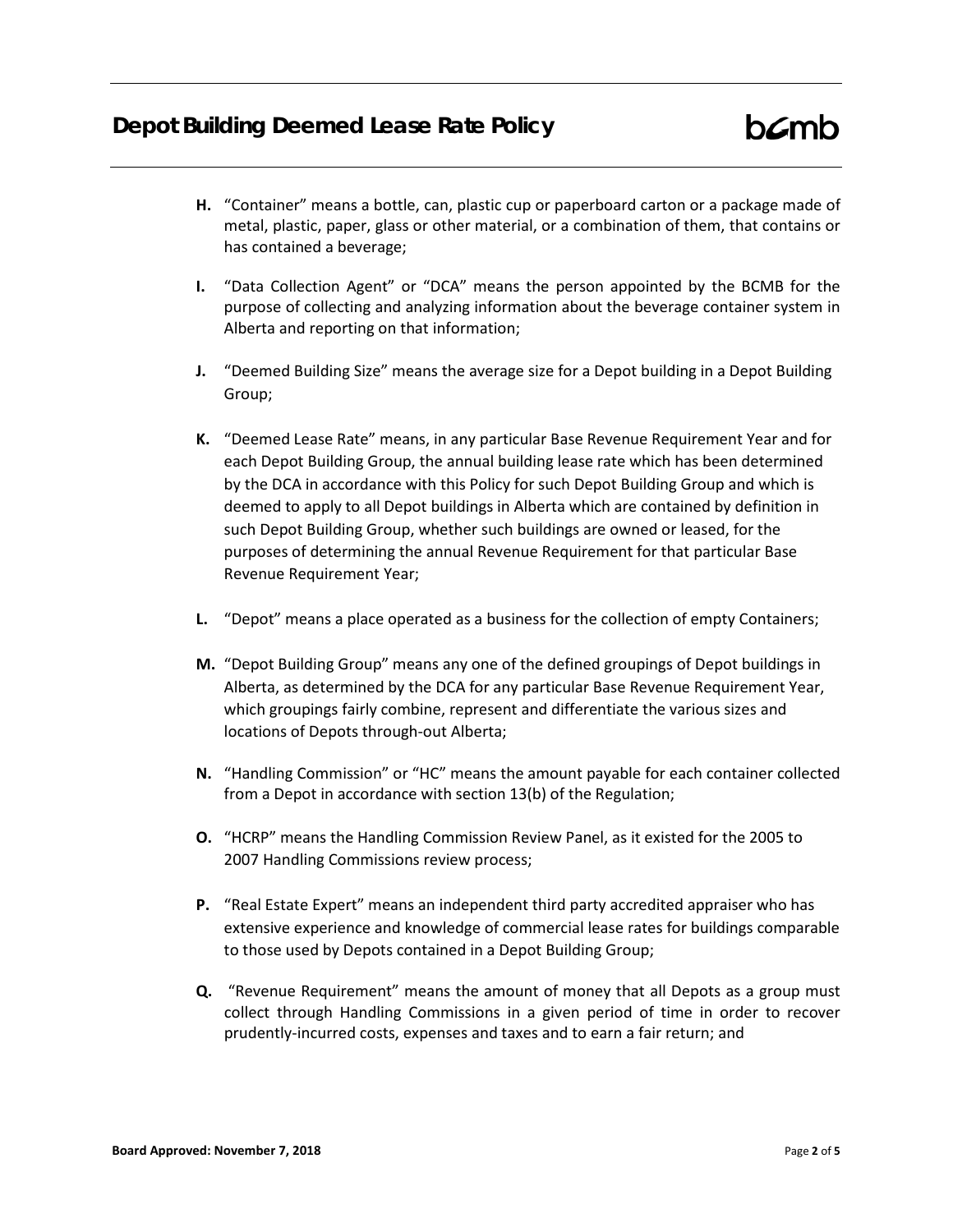**R.** "Uniform Code of Accounts" or "UCA" means the series of forms identified as such and provided to each Depot by the Data Collection Agent for the purpose of collecting financial and operational data on an annual basis.

### **Background to Policy**

- **2.** In the 2005-2007 Handling Commission review process, the DCA and the HCRP recommended to the BCMB that deemed building lease rates be used to estimate the cost of Depot buildings for the purpose of determining the Revenue Requirement when calculating Handling Commissions. With a mixture of owned and leased Depot buildings, the use of a deemed building lease rate was determined to be a fair and equitable approach to use when calculating the Revenue Requirement for the Base Revenue Requirement Year under consideration.
- **3.** The HCRP recommendation was to use deemed building lease rates that were based on the market value of building lease rates for similar buildings over a five year period of time. An average of the deemed building lease rates over a five year period was recommended to emulate the average cost of Depots which were assumed to have five year building lease terms.
- **4.** The DCA recommended that deemed building lease rates should be differentiated by location and that a location weighted average deemed building lease rate be utilized. The rationale was that building lease rates in urban settings are higher than in rural settings and that a mixture of urban and rural Depots should also be considered. The HCRP recommendation was to use an average deemed building lease rate for the Province of Alberta based on the evidence that was filed during the review process.

### **Determination of Deemed Lease Rate**

- **5.** The DCA will determine the composition and number of Depot Building Groups to be used in any particular Base Revenue Requirement Year under consideration for the purposes of determining the Revenue Requirement for such year, taking into consideration, all relevant factors, including without limitation, the difference between commercial and industrial Depot locations, the difference between Metro, Urban and Rural Depot locations, the economic differences of the various geographic locations of Depots through-out Alberta, and generally the different sizes of the Metro, Urban and Rural Depots in Alberta.
- **6.** The DCA will engage a Real Estate Expert for each Depot Building Group. A Real Estate Expert may be engaged by the DCA for more than one or for all Depot Building Groups.
- **7.** For any particular Base Revenue Requirement Year under consideration, and for each Depot Building Group, the DCA will determine the following: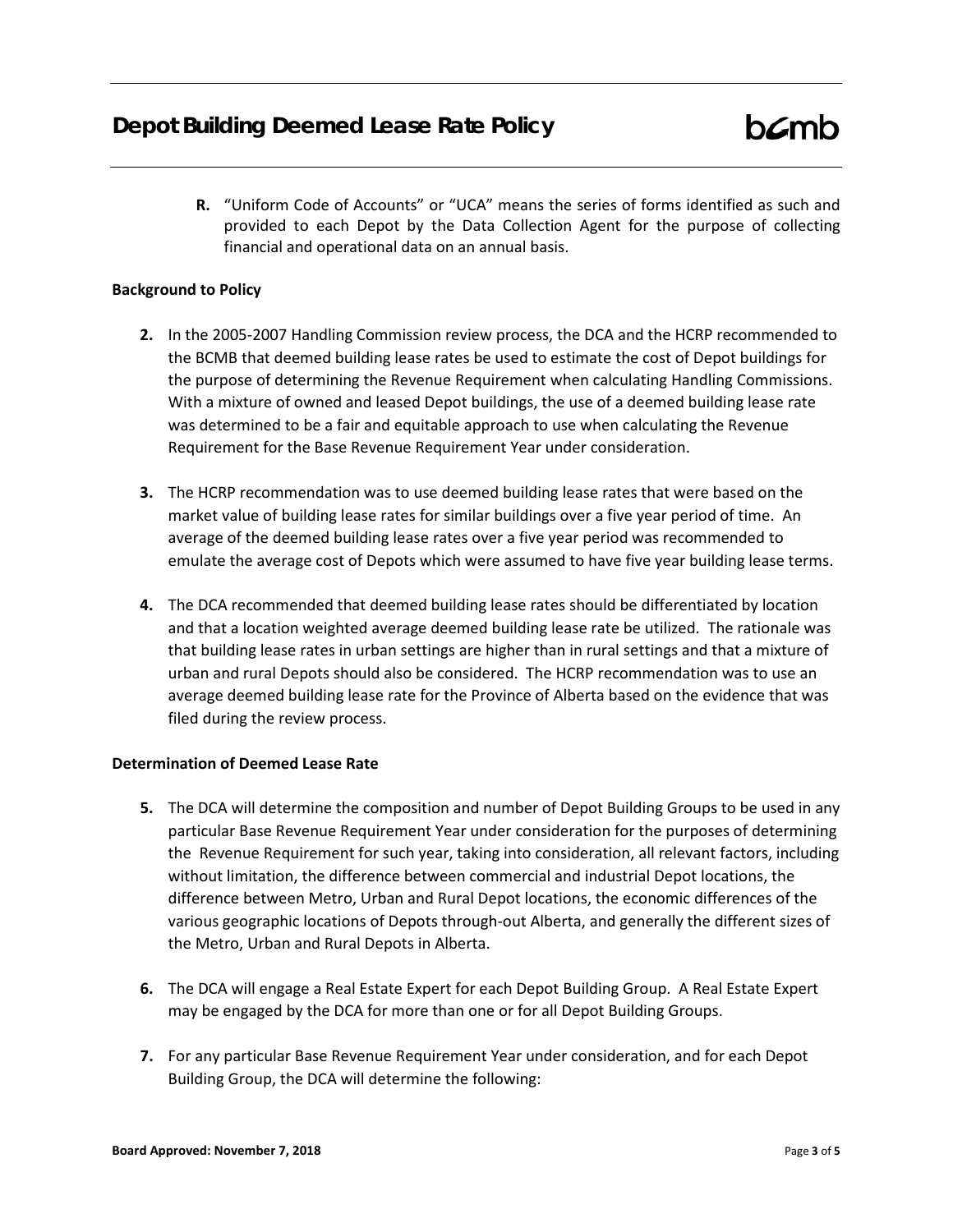# **Depot Building Deemed Lease Rate Policy**

- **A.** the Deemed Building Size for such Depot Building Group;
- **B.** the Average As Reported Lease Cost for such Depot Building Group;
- **C.** how the As Reported Lease Related Operating Costs for such Depot Building Group will be grouped for such Depot Building Group (in any particular Base Revenue Requirement Year, the same groupings are to be used for all Depot Building Groups); and
- **D.** the Average As Reported Lease Related Operating Cost for each group of As Reported Lease Related Operating Costs determined by the DCA for such Depot Building Group.
- **8.** The Deemed Building Size for a Depot Building Group, as determined by the DCA, together with a full description of the composition of such Depot Building Group, as determined by the DCA, shall be provided by the DCA to the Real Estate Expert analyzing such Depot Building Group.
- **9.** The Average As Reported Lease Cost for a Depot Building Group and the Average As Reported Lease Related Operating Cost for each group of As Reported Lease Related Operating Costs for such Depot Building Group, as determined by the DCA, shall be provided by the DCA to the Real Estate Expert analyzing such Depot Building Group.
- **10.** The Real Estate Expert shall hold all data and information provided to it by the DCA in strict confidence.
- **11.** Based on the data and information provided to the Real Estate Expert by the DCA, and based on the further external investigation, analysis and expertise of the Real Estate Expert, the Real Estate Expert shall provide the DCA with a written report addressing the following matters for the particular Base Revenue Requirement Year under consideration:
	- **A.** for each Depot Building Group, the average comparable market rates for annual building lease rates ("Market Lease Rates") for the Base Revenue Requirement Year under consideration ("Year 1") and for the four years prior to the Base Revenue Requirement Year under consideration ("Years 2, 3, 4 and 5"), comparable by description to the As Reported Lease Costs and exclusive of the As Reported Lease Related Operating Costs; and
	- **B.** for each Depot Building Group, the average comparable market rates for annual costs for each identifiable and quantifiable category of building related costs, in accordance with the categories which were determined by the DCA, ("Market Building Related Costs") for the Base Revenue Requirement Year under consideration ("Year 1")and for the four years prior to the Base Revenue Requirement Year under consideration ("Years